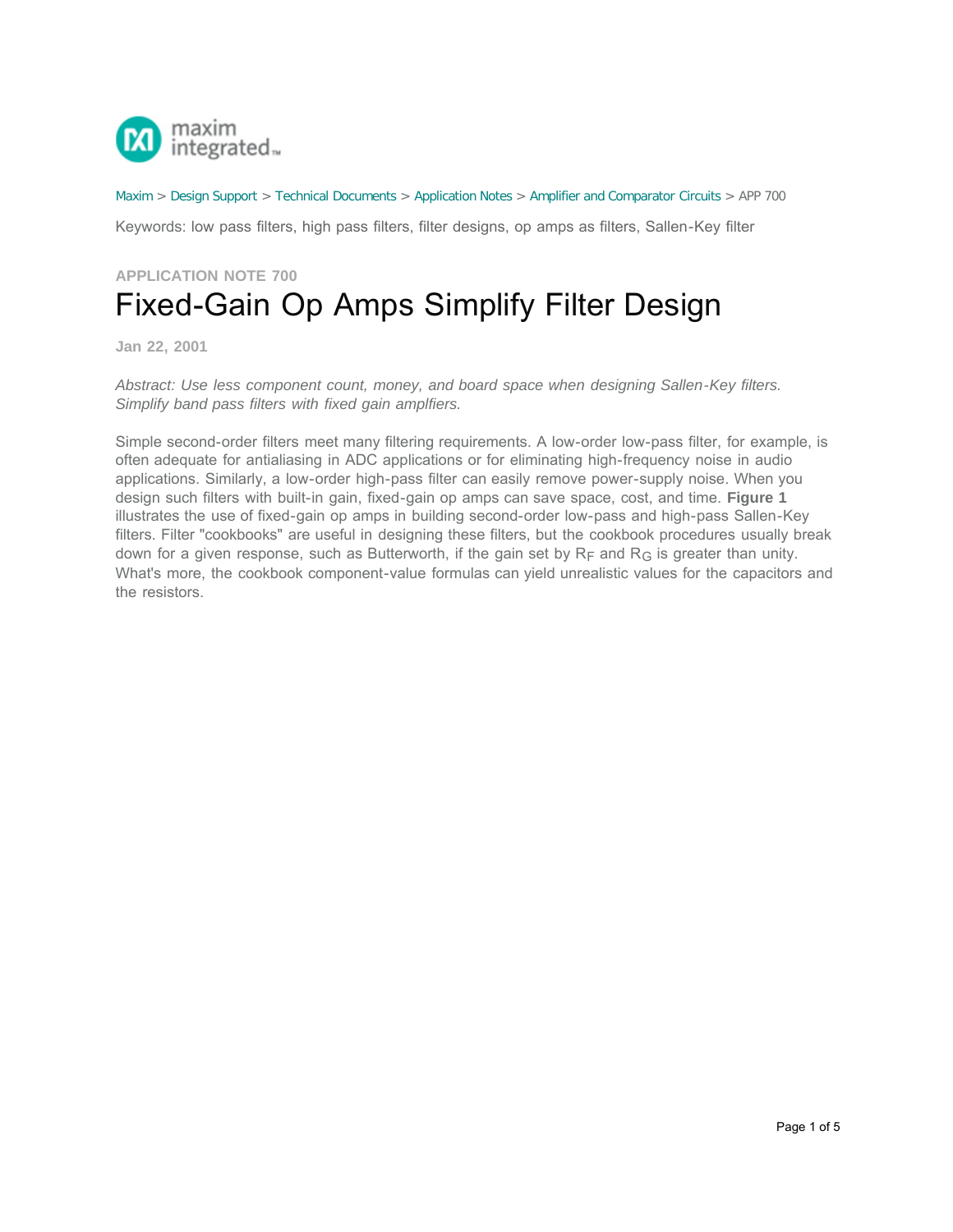

*Figure 1. Sallen-Key filters use fixed-gain op amps to realize a second-order Butterworth response.*

Butterworth filters, for example, offer the flattest passband. They also provide a fast initial falloff and reasonable overshoot. You can easily design such filters using the table below with the following equations:  $R_2 = 1/(2\pi f_C \sqrt{2})$  and  $R_1 = XR_2$ .

## **Butterworth-Filter-Design Criteria**

| Gain           | <b>Low-Pass X</b> | <b>High-Pass X</b> |
|----------------|-------------------|--------------------|
| 1.25           | $\star$           | 1.372              |
| 1.5            | $\overline{2}$    | 1.072              |
| $\overline{2}$ | 0.5               | 0.764              |
| 2.25           | 0.404             | 0.672              |
| 2.5            | 0.343             | 0.602              |
| $\mathcal{S}$  | 0.268             | 0.5                |
| 3.5            | 0.222             | 0.429              |
| $\overline{4}$ | 0.191             | 0.377              |
| 5              | 0.15              | 0.305              |
| 6              | 0.125             | 0.257              |
| $\overline{7}$ | 0.107             | 0.222              |
| $\overline{9}$ | 0.084             | 0.176              |
|                |                   |                    |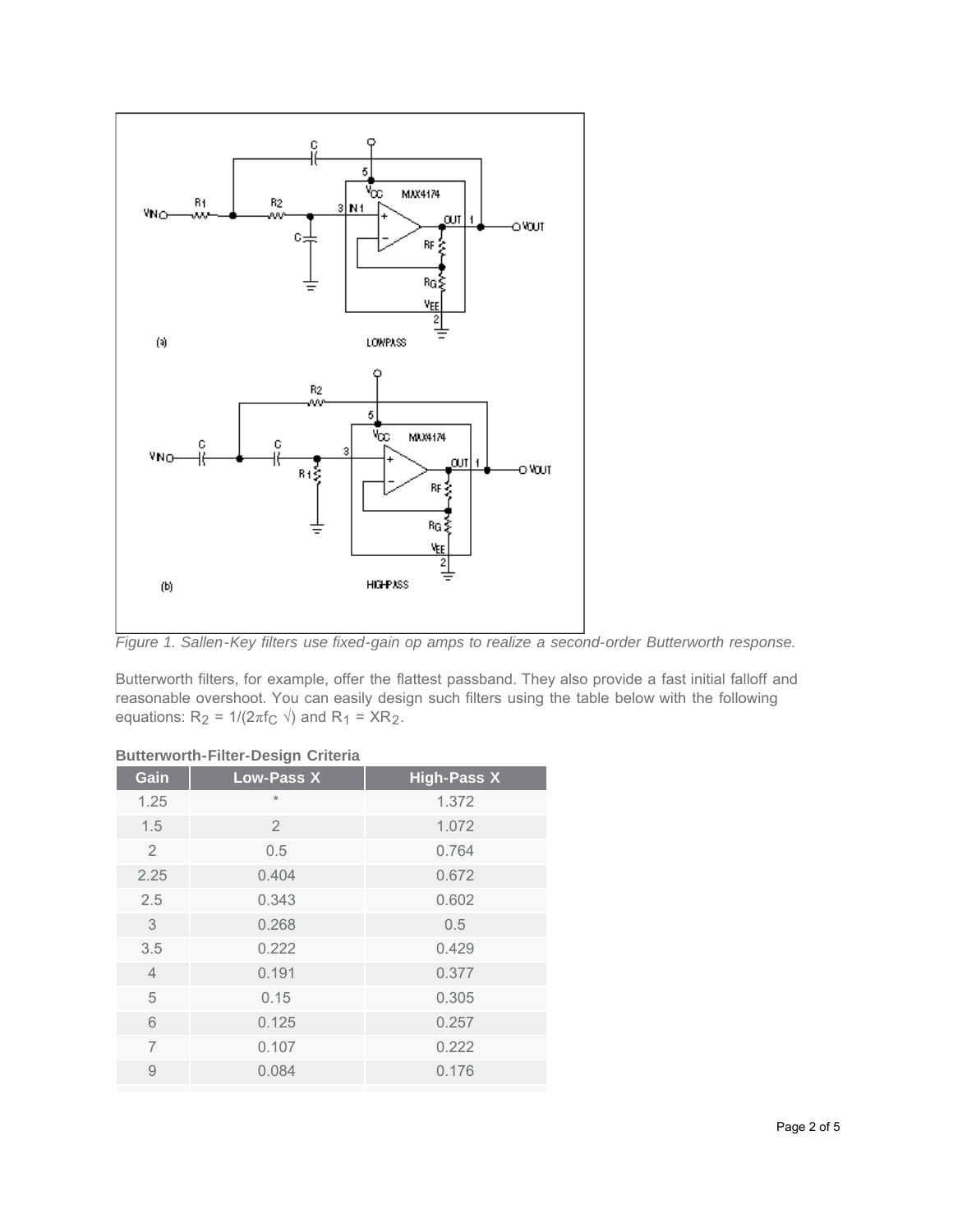| 10   | 0.076 | 0.159 |
|------|-------|-------|
| 11   | 0.07  | 0.146 |
| 13.5 | 0.057 | 0.121 |
| 16   | 0.049 | 0.103 |
| 21   | 0.038 | 0.08  |
| 25   | 0.032 | 0.068 |
| 26   | 0.031 | 0.066 |
| 31   | 0.026 | 0.056 |
| 41   | 0.02  | 0.043 |
| 50   | 0.017 | 0.035 |
| 51   | 0.017 | 0.035 |
| 61   | 0.014 | 0.029 |
| 81   | 0.011 | 0.022 |
| 100  | 0.009 | 0.018 |
| 101  | 0.009 | 0.018 |

<sup>\*</sup>A gain of 1.25 is impossible to obtain with matched capacitors for the low-pass case.

For a gained filter response, the use of a fixed-gain op amp reduces cost and component count. It also decreases sensitivity, because the internal, factory-trimmed, precision gain-setting resistors provide 0.1% gain accuracy. To design a second-order Butterworth low-pass or high-pass filter using a fixed-gain op amp, follow these steps:

- 1. Determine the corner frequency  $f_C$ .
- 2. Select a value for C.
- 3. For the desired gain value, locate X under the proper column heading in the table.
- 4. Calculate  $R_1$  and  $R_2$  using the equations.

Choosing C and then solving for  $R_1$  and  $R_2$  lets you optimize the filter response by selecting component values as close to the calculated values as possible. C can be lower than 1000pF for most corner frequencies and gains. Fixed-gain op amps come optimally compensated for each gain version and provide exceptional gain-bandwidth products for systems operating at high frequencies and high gain. Suppose, for example, you must design a low-pass filter with a 24kHz corner frequency and a gain of 10. Step 1 is complete ( $f_C = 24kHz$ ). Next, complete Step 2 by selecting a value for C, say, 470pF. In the table, note that  $X = 0.076$  for a low-pass filter with a gain of 10. Substitute these values in the equations:

 $R_2 = 1/(2π f_C) = 1/(2π × 24kHz × 470pF × 1) = 51kΩ$ , and  $R_1 = XR_2 = 0.076 × 51kΩ = 1/2π f_C$ 3.9kΩ.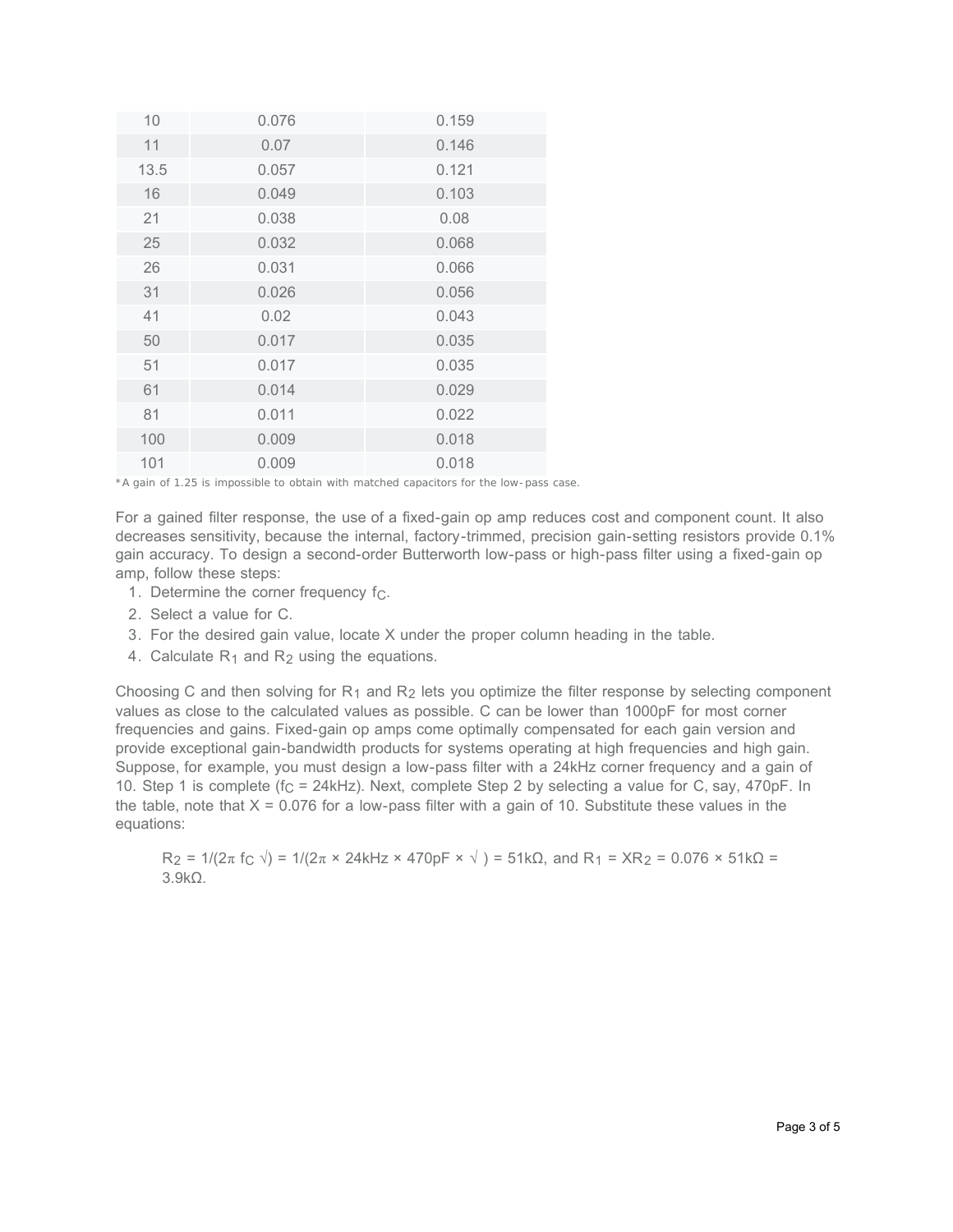

*Figure 2. Using the circuit values in the text, a simulation of the circuit in Figure 1a produces this Butterworth response.*

A similar version of this article appeared in the July 6, 2000 issue of *EDN.*

| <b>Related Parts</b> |                                                               |                     |
|----------------------|---------------------------------------------------------------|---------------------|
| <b>MAX4174</b>       | SOT23, Rail-to-Rail, Fixed-Gain GainAmps/Open-Loop<br>Op Amps |                     |
| <b>MAX4175</b>       | SOT23, Rail-to-Rail, Fixed-Gain GainAmps/Open-Loop<br>Op Amps |                     |
| <b>MAX4274</b>       | SOT23, Rail-to-Rail, Fixed-Gain GainAmps/Open-Loop<br>Op Amps |                     |
| <b>MAX4275</b>       | SOT23, Rail-to-Rail, Fixed-Gain GainAmps/Open-Loop<br>Op Amps |                     |
| <b>MAX4281</b>       | SOT23, Rail-to-Rail, Fixed-Gain GainAmps/Open-Loop<br>Op Amps | <b>Free Samples</b> |
| MAX4282              | SOT23, Rail-to-Rail, Fixed-Gain GainAmps/Open-Loop<br>Op Amps | <b>Free Samples</b> |
| <b>MAX4284</b>       | SOT23, Rail-to-Rail, Fixed-Gain GainAmps/Open-Loop            |                     |